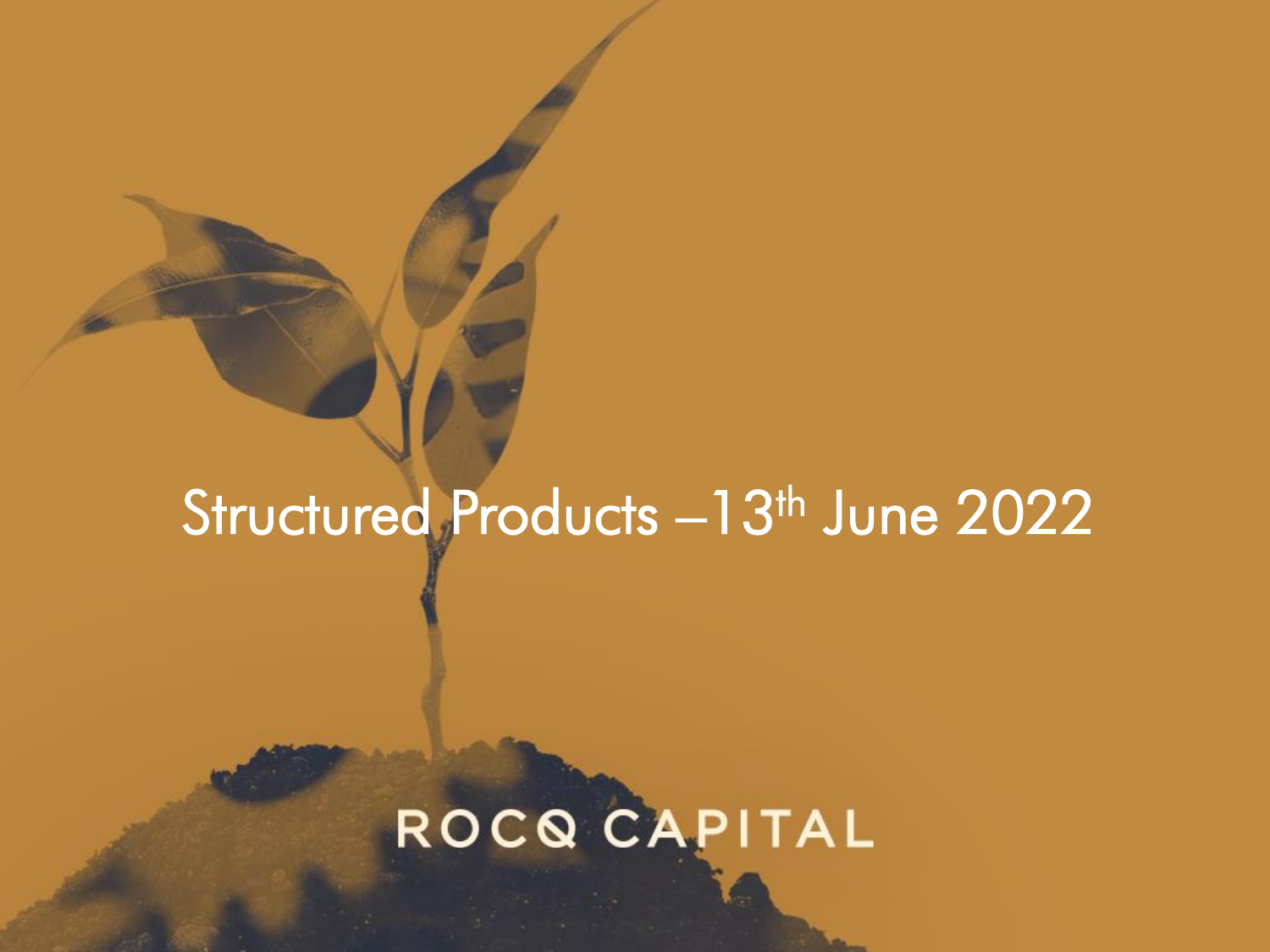#### NEW GBP Triple Index Autocall Note Ref: RCQ-GBP-ATC-280627

| • GBP, max maturity 5 years, potential return of 13.48% per annum                                                            |                         |                |  |
|------------------------------------------------------------------------------------------------------------------------------|-------------------------|----------------|--|
| • Basket based on: NASDAQ 100, iShares China Large Cap ETF and Eurostoxx 50                                                  |                         |                |  |
| • Commencing nine months following strike, the product is autocallable every three months if all basket members are above    |                         |                |  |
| initial strike level                                                                                                         |                         |                |  |
| • If the product is called a coupon of 3.37% x number of quarterly periods elapsed is paid                                   |                         |                |  |
| • Capital only at risk if after 5 years the product has not redeemed early and the worst performing basket member has fallen |                         |                |  |
| by 30% or more                                                                                                               |                         |                |  |
| • A- rated issuer, min size of £10,000, strike date 21st June 2022, issue date 28th June 2022                                |                         |                |  |
| • Strike levels:                                                                                                             | NASDAQ 100              | <b>USD TBC</b> |  |
|                                                                                                                              | iShares China Large Cap | <b>USD TBC</b> |  |
|                                                                                                                              | Eurostoxx 50            | <b>EUR TBC</b> |  |
|                                                                                                                              |                         |                |  |

This autocall product features exposure to the Eurozone, the NASDAQ 100 index and Chinese equities. It has a snowball coupon of 13.48% per annum, with quarterly observations, and a European barrier of 70%. The note can be called from the *end of the third quarter. Capital is at risk.*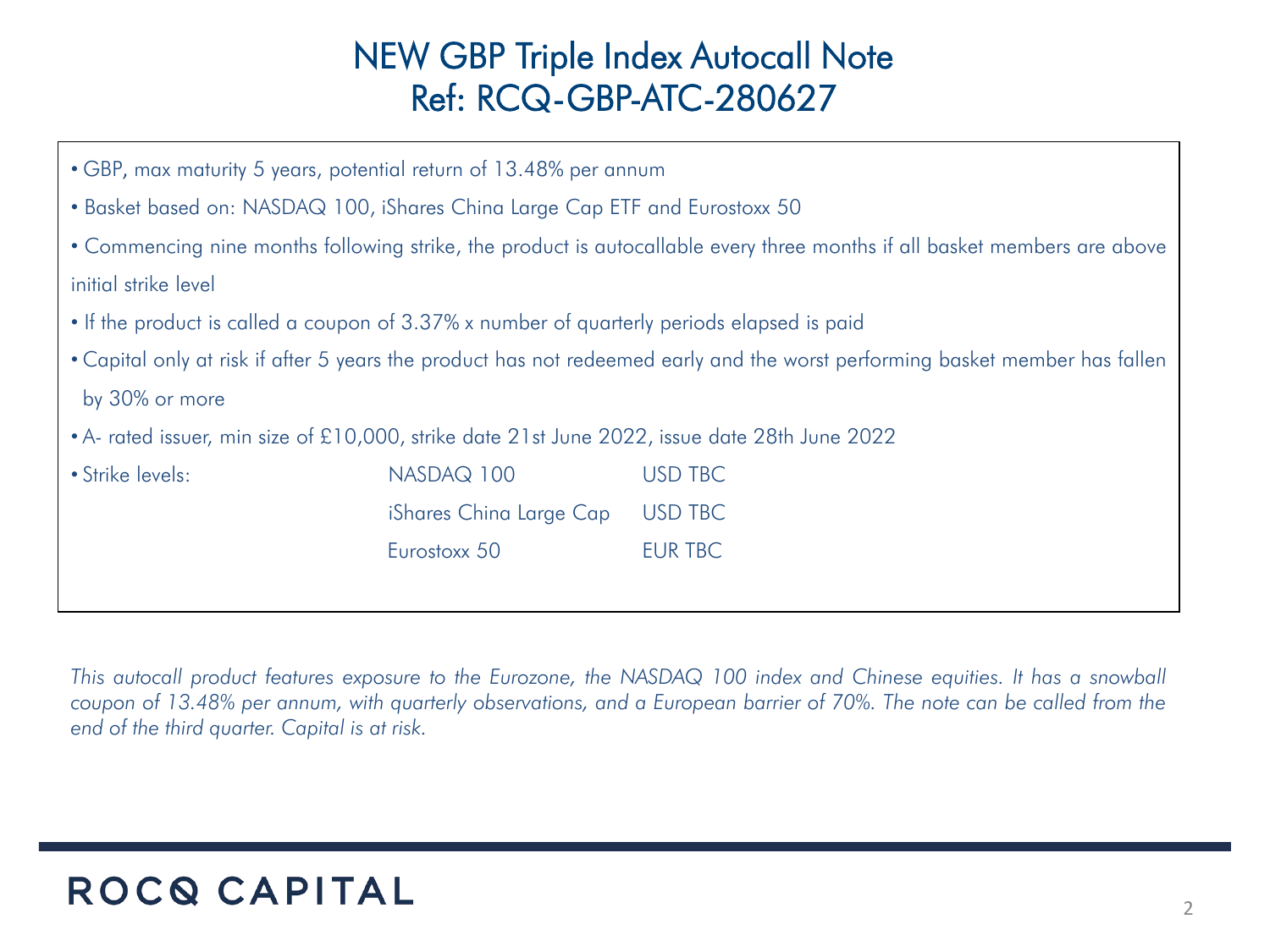#### NEW GBP Triple Index Income Note Ref: RCQ-GBP-PHX-280627

| • GBP, max maturity 5 years, potential return of 10% per annum                                                               |                         |                |  |
|------------------------------------------------------------------------------------------------------------------------------|-------------------------|----------------|--|
| • Basket based on: NASDAQ 100, iShares China Large Cap ETF and Eurostoxx 50                                                  |                         |                |  |
| • Every 3 months a coupon of 2.5% is paid as long as no basket member has fallen by 15% or more from strike. In              |                         |                |  |
| addition, any "missed" coupons from previous periods will also be paid (memory feature)                                      |                         |                |  |
| • Commencing 18 months after strike, if the worst performing member closes any 3 month period above 100% of initial          |                         |                |  |
| level the coupon is paid and the product is redeemed early at 100%                                                           |                         |                |  |
| • Capital only at risk if after 5 years the product has not redeemed early and the worst performing basket member has fallen |                         |                |  |
| by 30% or more                                                                                                               |                         |                |  |
| • A- rated issuer, min size of £10,000, strike date 21st June 2022, issue date 28th June 2022                                |                         |                |  |
| • Strike levels:                                                                                                             | NASDAQ 100              | <b>USD TBC</b> |  |
|                                                                                                                              | iShares China Large Cap | <b>USD TBC</b> |  |
|                                                                                                                              | Eurostoxx 50            | <b>EUR TBC</b> |  |

This product is a GBP phoenix note. It features three equity market indices, and an 85% coupon barrier and 70% European barrier, and is issued by an A- rated issuer. The first autocall is eighteen months following strike. Capital is at risk.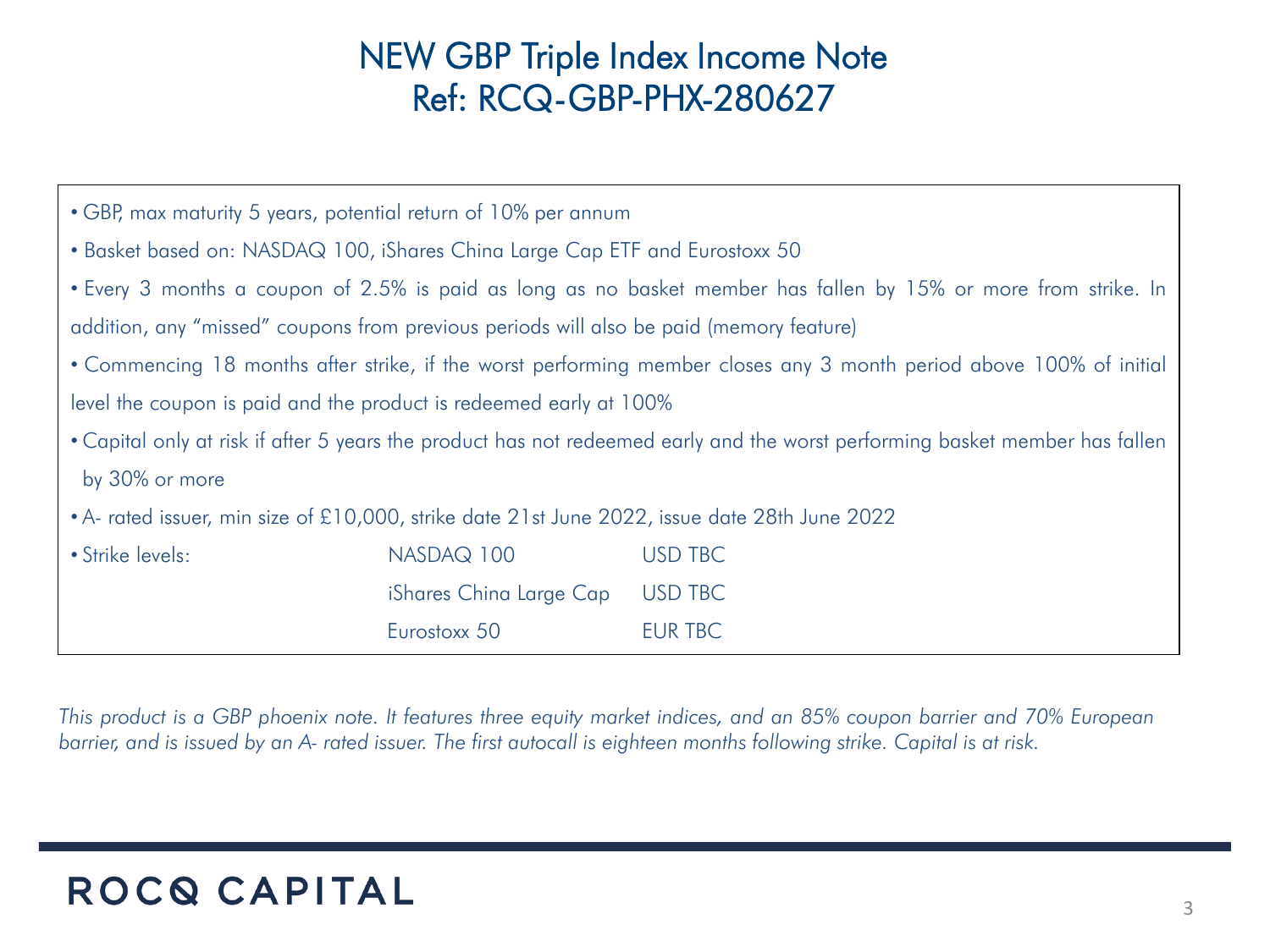#### **Contact**

For further information, including fact-sheets, please contact Jamie Gregson

Jamie Gregson j.gregson@rocqcapital.com Tel: +44 1481 716336 Mob: +44 7781 164408

Rocq Capital Securities Limited 2nd Floor Suite 1 Le Truchot St. Peter Port Guernsey GY1 1WD www.rocqcapital.com